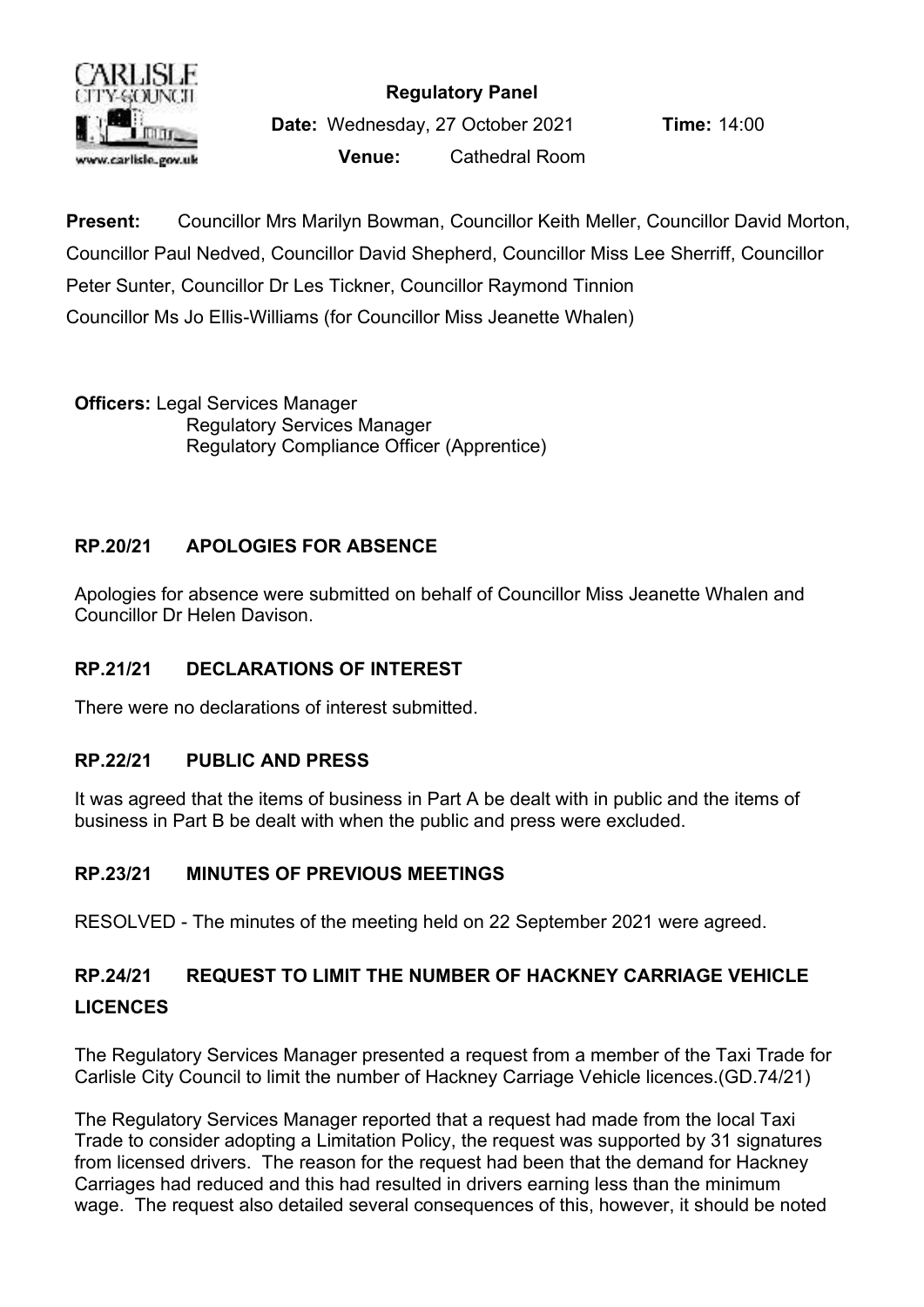that drivers and vehicle proprietors had a responsibility to ensure that they did not work too many houses, kept up their vehicle maintenance and did not 'cherry pick' at the Taxi Rank.

The City Council was duty bound to accept applications for Hackney Carriage licences, a licence could be refused under a Limitation Policy if one was adopted. If there was an intention to limit the numbers of Hackney Carriage vehicles it was a legal requirement that the Council commissioned an Unmet Demand Survey, the cost of which would be me by the Hackney Carriage proprietors.

Following the receipt of the request a survey of proprietors was undertaken to evaluate the support for the request in the knowledge that the costs would be cascaded to the licence fee. 132 invitations to complete the questionnaire were sent out in hard copy. 28 responses were received, full details of the responses were included in the report.

The Regulatory Services Manager highlighted the Council Policy which prevented the issue of Hackney Carriage licences to non-wheelchair accessible taxis. A limiting of numbers could prevent the increase of wheelchair accessible vehicles (WAV) within the local taxi fleet unless an additional policy was considered alongside to phase out saloon Hackney Carriages and replace with WAVs. This would have cost implications for existing proprietors.

The Regulatory Services Manager summed up by outlining the relevant legislation and guidance for the Panel.

The Panel discussed the report in some detail. Members noted the low number of responses received; they reported on their experiences and those reported through social media regarding the difficulty in accessing taxis in the city. They felt that the pandemic had negatively impacted the industry and it was not the appropriate time to undertake a survey which would have cost implications on the cost of licences. Members also highlighted that a number of Hackney Carriage drivers had undertaken private contracts which had reduced the number of vehicles on the ranks.

During the discussion the Regulatory Services Manager commented that authorities who had implemented a restriction policy on Hackney Carriage Vehicle licences had seen an increase in private Hire Vehicle licences. The Council currently had Hackney Carriage Vehicle licences, this had been a slight reduction since 2019, however, there had been approximately 240 Hackney Carriage Drivers licences issued.

RESOLVED - The Regulatory Panel noted the request and agreed to take no further action and continue to have no limit on the numbers of Hackney Carriage Vehicles.

### **RP.25/21 REVIEW OF CHARGES 2022/23 - LICENSING**

The Regulatory Services Manager submitted report GD.67/21 setting out the proposed fees and charges for licences falling within the responsibility of the Licensing Section and the Food and Public Protection Section of the Governance and Regulatory Services Directorate. The Regulatory Panel had responsibility for determining the licence fees, with the exception of those under the Scrap Metal Dealers Act 2013 which fell to the Executive.

The Regulatory Services Manager explained the extremely wide ranging and principal functions covered by licensing income, and drew Members' attention to the charging structures in Appendices A to C.